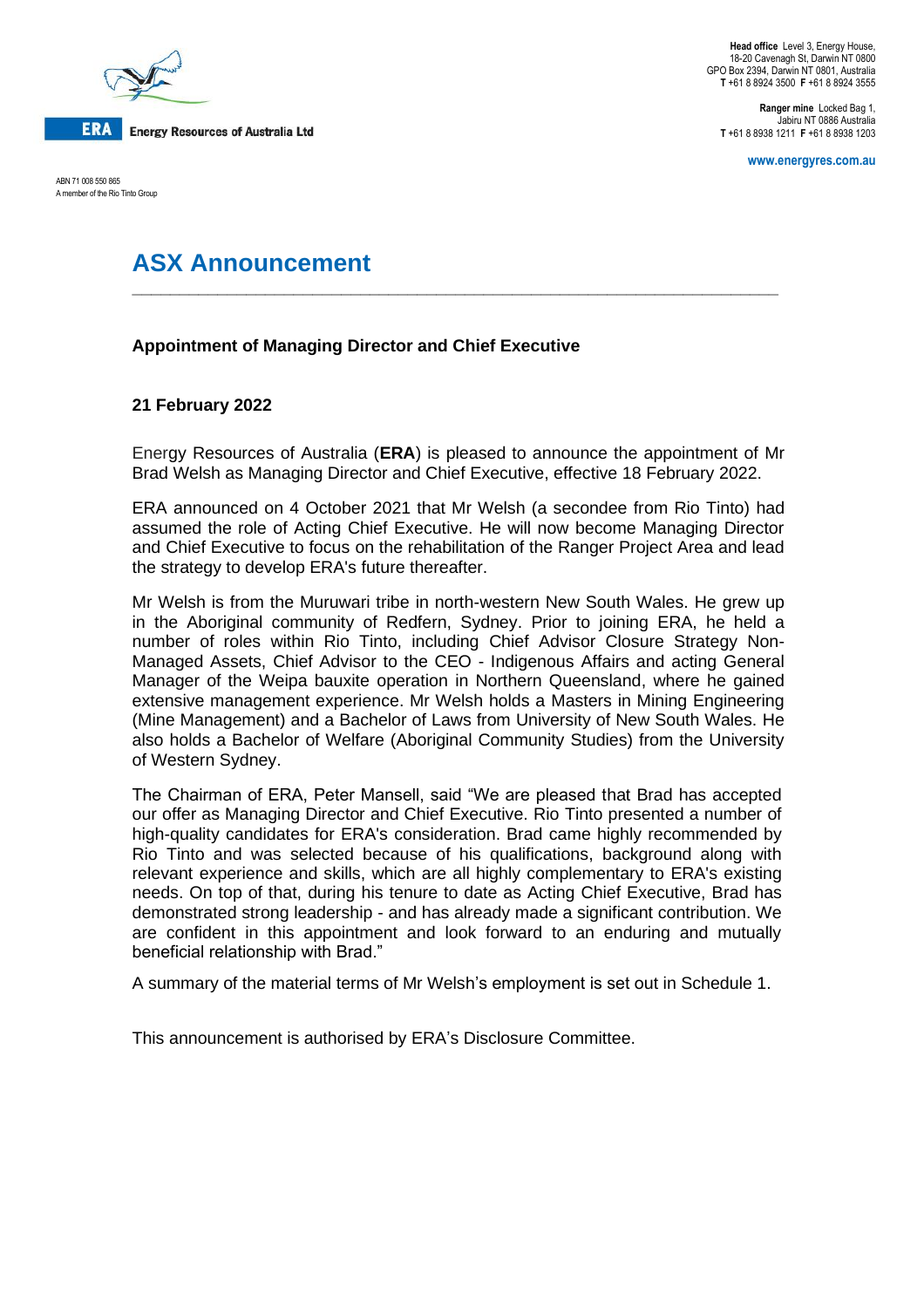

### **About Energy Resources of Australia Ltd**

Energy Resources of Australia Ltd (ERA) is one of the nation's largest uranium oxide producers and operated the Ranger mine, Australia's longest continually operating uranium mine.

The operations of ERA are located on Aboriginal land and surrounded by, but separate from, Kakadu National Park. ERA respectfully acknowledges the Mirarr, Traditional Custodians of the land on which the Ranger mine is situated.

Together, ERA provides clean energy to the world and cares for people and country.

ERA has an excellent track record of reliably supplying customers. Uranium was mined at Ranger for almost forty years. During that time, Ranger produced in excess of 132,000 tonnes of uranium oxide.

ERA's Ranger mine (100%) is located eight kilometres east of Jabiru and 260 kilometres east of Darwin, in Australia's Northern Territory. ERA also holds title to the Jabiluka Mineral Lease (100%). ERA is a major employer in the Northern Territory and the Alligator Rivers Region.

For further information, please contact:

Alan Tietzel (Alan Tietzel Craig Sainsbury Craig Sainsbury Craig Sainsbury Craig Sainsbury (Alan Craig Sainsbury<br>Alan Tietzel (Alan Craig Sainsbury Craig Sainsbury Craig Sainsbury (Alan Craig Sainsbury Craig Sainsbury Crai Mobile: +61 448 605 001 Mobile: +61 (0) 428 550 499<br>Email: alan.tietzel@era.riotinto.com Email: craig.sainsbury@ma

Website: [www.energyres.com.au](http://www.energyres.com.au/)<br>Twitter: Follow @FRARangerMi Follow @ERARangerMine on Twitter

#### **Media Relations Investor Relations**

Email: [craig.sainsbury@marketeye.com](mailto:craig.sainsbury@marketeye.com)